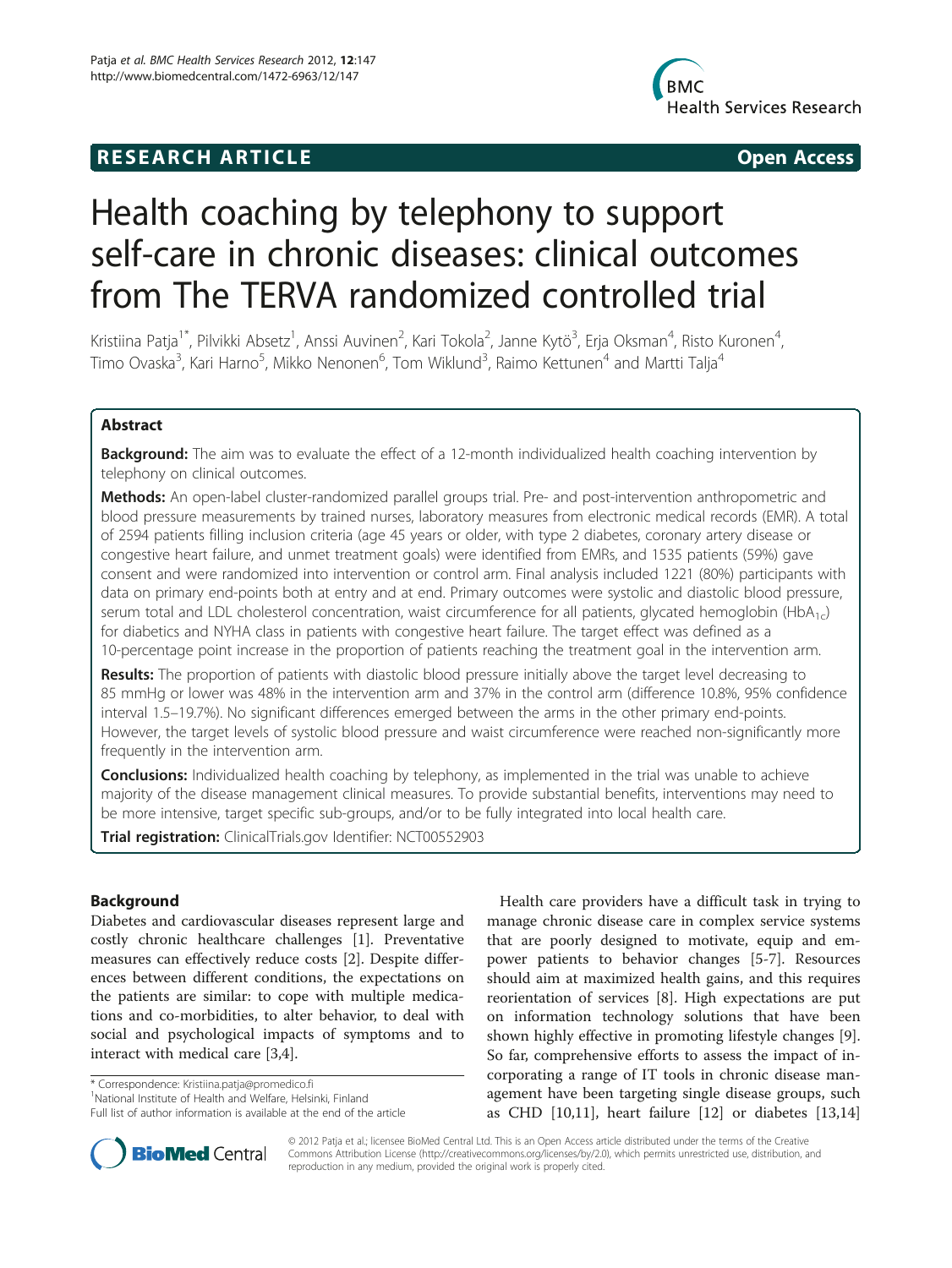Taylor et al. 2003, but studies with several disease groups and/or co-morbidities are lacking.

While technology can be an effective way to improve reach of disease management interventions, still the content is more important. Health coaching, a collaborative process characterized by motivational communication, patient-defined goals related to disease management, and patient acceptance of accountability for decisions made [\[15\]](#page-7-0) can utilize different sets of self-management tools (SMTs) to promote adoption of an active role in self-care by the patient [[16\]](#page-7-0). Health coaching can improve quality, effectiveness and cost-effectiveness of disease management [[17\]](#page-7-0). The TERVA trial is the first large randomized controlled trial to simultaneously evaluate tele-coaching in a real-world health care setting in three patient groups: congestive heart failure (CHF), coronary artery disease (CAD) and type 2 diabetes mellitus (T2D). The aim of the trial was to assess the effect of health coaching on clinical outcomes (risk determinants) after one-year intervention.

## Methods

#### Trial design

The TERVA study is a randomized, open-label, parallel groups trial comparing health coaching and usual care. The primary end points were defined as 10-percentage point difference between arms in increase in the proportion of participants reaching the target level in five global and two patient-group specific clinical parameters at 12 months (Table 1). The targets were set in accordance with Finnish evidence-based guidelines.

#### Measures

Research nurses, unaware of the allocation, measured blood pressure and waist circumference in both arms. The laboratory results were extracted from the electronic medical records (EMR) at both entry and end of the intervention (at entry between 3 months before to 1 month after and at end 11 to 15 months from date of

## Table 1 Primary and secondary end points of TERVA trial Primary end points

- Provider-measured BP ≤140/85 mmHg
- Total cholesterol ≤4.5 mmol/L
- $\blacksquare$  LDL  $\leq$ 2.5 mmol/L
- Waist circumference ≤94 cm for men and ≤80 cm for women later revised as 90 cm for women and 100 cm for men based on national guidelines
- For congestive heart failure an additional end-point:
- Improved or maintained NYHA class
- For participants with T2D:
- $\blacksquare$  HbA<sub>1c</sub>  $\leq$ 7%

consent). NYHA-class was obtained from study questionnaires at entry and end of follow-up.

#### Identification and enrollment

Patients were enrolled from Päijät-Häme in the Southern Finland, a region with a population of 212,000. The target population was initially identified from primary care and hospital registries and records, followed by a detailed assessment of medical records (Table 2). Patients with more than one condition were enrolled in the following hierarchy: CHF - CAD - T2D, so CHF patients could have CAD and/or T2D, but not the other way around. All eligible patients were sent an information letter and a consent form in four batches during a 12-month period in 2007–2008 with one reminder for non-responders followed by a telephone call. Of the 2594 eligible patients 59.2% (1535) gave consent and were invited for an examination and interview by the research nurse, and 1225 (79.8%) completed it. The final analysis included 1221 patients (80%) having data on primary end-points both at entry and at end of follow-up. 1215 had both baseline and end of study measurements of waist circumference and blood pressure available (812 or 87% of committed patients in the intervention arm and 403 or 87% in the control arm). Laboratory measures of lipids at both time points were available in EMRs only for a fifth of the patients, and  $HbA_{1c}$  for 54% of the patients with diabetes. The age and sex distribution of the drop-outs did not differ from the analyzed patients (mean ages 65.0 vs. 64.8 years, 60.6% vs. 58.1% men). There were no substantial differences between

#### Table 2 Eligibility and exclusion criteria of TERVA trial

Eligibility criteria for enrollment included:

- Residents in the region of Päijät-Häme aged 45 years or older
- 2. One of the following diagnose
	- a. Heart failure with NYHA II or III, and a history of hospital admission for heart failure within the last 2 years
	- b. History of myocardial infarction or cardiac revascularization procedure, and one of the following (treated or untreated): blood pressure above 140/85 mmHg, total serum cholesterol concentration
		- >4.5 mmol/L, serum LDL concentration >2.5 mmol/L
	- c T2D on medication and serum  $HbA_{1c} > 7%$  without clinically evident cardiovascular diseases e.g. MI, stroke, peripheral vascular disease

Exclusion criteria:

- Inability to cooperate or participate
- Pregnancy
- Life expectancy less than 1 year
- Patients with major elective surgery planned within 6 months
- Patient has had major surgery within the last 2 months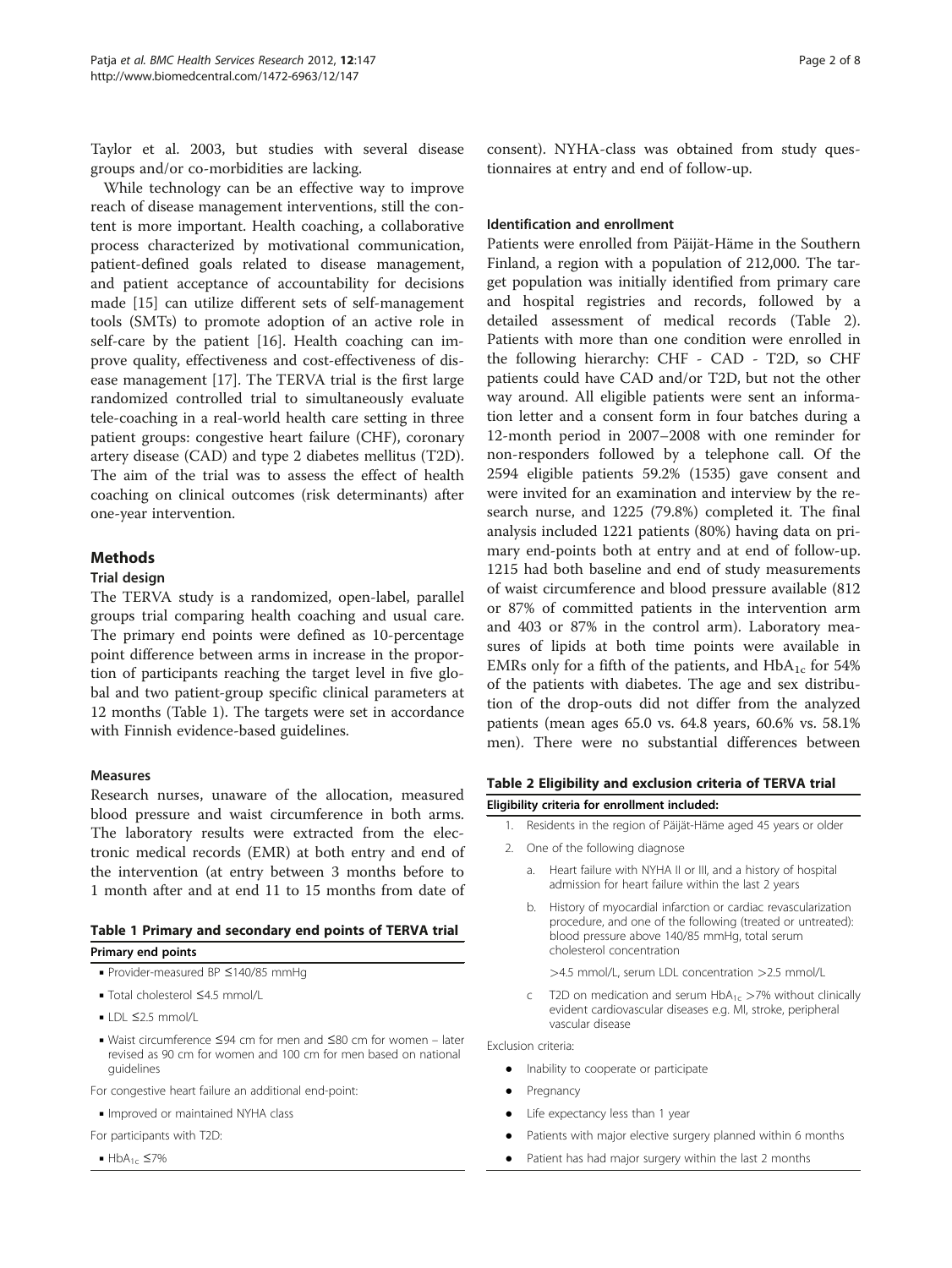participants and drop-outs in the primary end-points at baseline.

## Randomization

A cluster design was used to accommodate the effects of individual health coaches with multiple patients. The randomization algorithm was based on computer-generated random numbers. A stratified randomization with permuted blocks was used to ensure balanced distribution within disease group and municipality between the arms. A Zelen type randomization (2:1 ratio for intervention/control arm) was performed prior to consent (Figure 1).

## Intervention

Health coaching was delivered from November 2007 by seven experienced certified nurses or public health nurses. They were trained for four weeks in a tele-coaching model initially developed by Pfizer Health Solutions

(PHS) but modified for the Finnish health care system. Patients in the intervention group were called monthly, altogether 10–11 times. After a brief engagement call, there was one broader needs assessment call, followed by monthly coaching calls and finally an evaluation call. In between the coaching calls there was an opportunity for brief follow-up calls, but these were rarely used. The coaching call topics were based on 8 key recommendations of the program, with variations due to individual patient's preferences (Figure [2](#page-3-0)). The behavior change component integrated behavior change techniques from the Self-Regulation Theory and supported by evidence, i.e., self-monitoring, goal setting, action planning, and feedback [\[18](#page-7-0)]. After the first two months, quality assurance measures were taken in the form of listening to randomly selected 2–3 calls from each coach. Call length was also monitored. Calls were found to be long, typically up to 60 min, and they were based on a coach driven information provision model, and very little

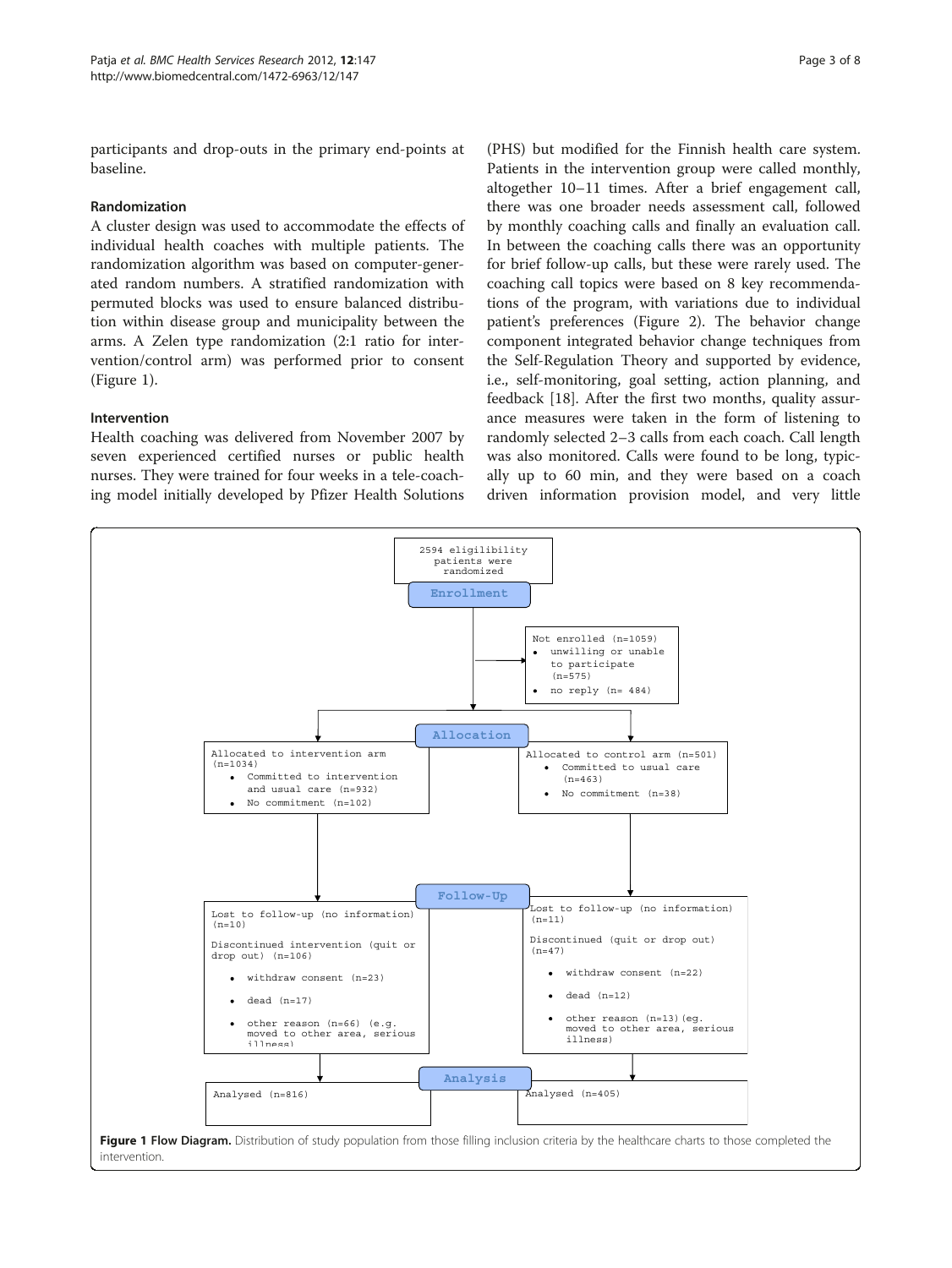<span id="page-3-0"></span>

concrete goal setting and action planning was done. To improve quality, an explicit structure following the selfregulation model was developed jointly with the coaches, and the maximum number of topics to be tackled during one call, was limited to three. Also, coaches were further trained in Motivational Interviewing techniques of active listening, and using open questions, reflection and summaries [[19\]](#page-7-0), and they all received two individual supervision sessions in self-monitoring and developing their coaching practices. With these measures, quality (defined as use of structure and Motivational Interviewing techniques, and concrete actions as outcomes of the calls) was improved while call length decreased to approximately 30 min. Self-care books prepared in collaboration with the Finnish Heart Association and the Finnish Diabetes Associations supported the coaching, and the coach had access to the patients' EMRs. Both trial arms continued to receive routine care.

#### Statistical methods

A sample size of 1250 patients was calculated to provide adequate statistical power (1- $\beta \ge 0.8$ ) for detecting a 10 percentage point difference between the intervention arms (with 6 coaches) with conservative assumptions

 $(\alpha = 0.05$  two-sided, 50% of the patients in the control arm would reach target, a 10% drop out rate and 10% of the subjects not evaluable at the end of the trial), as long as the intracluster correlation did not exceed 0.01 [[20\]](#page-7-0).

Data analyses were conducted using multilevel methods (generalized linear mixed models) to account for the clustered design. The trial data had a two-level structure, where the health coaches constituted an upper level, within which the individual patients were distributed allowing for correlation at individual level within a cluster (variance components at the two levels).

A modified intention to treat analyses by trial arm was employed including all patients with data at entry and at the end of the 12-month follow-up. No substantial imbalance at baseline was found in the primary end-point variables between the arms (Table [3\)](#page-4-0).

#### Ethical approval and trial number

Written informed consent was obtained from all participants prior to enrollment into the project. The study protocol was approved by the Ethics Committee of the PHSSHD and registered (ClinicalTrials.gov Identifier: NCT00552903).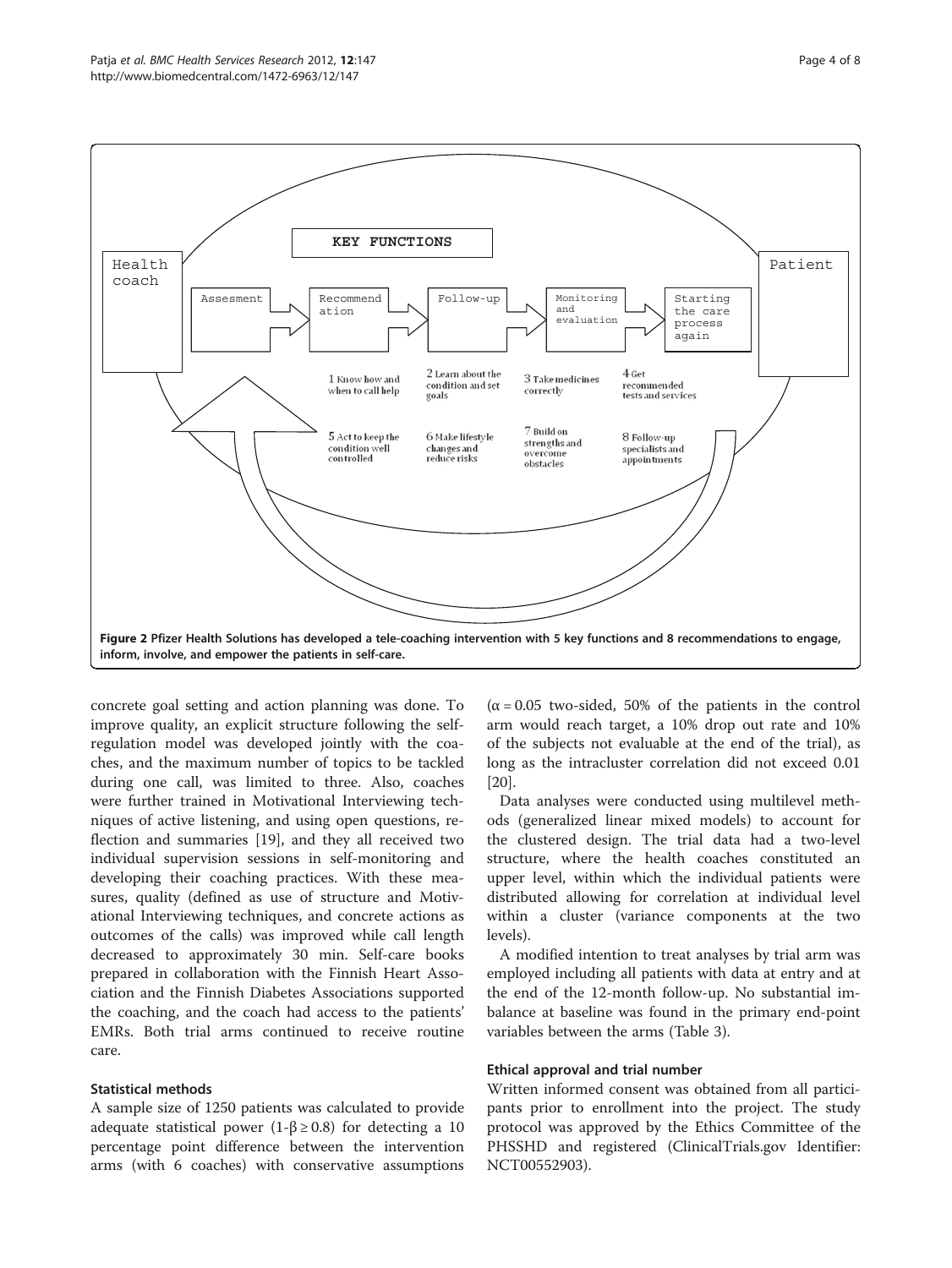|                                           | <b>Type 2 Diabetes</b>        |                               | Coronary artery disease      |                              | Congestive heart failure     |                              |
|-------------------------------------------|-------------------------------|-------------------------------|------------------------------|------------------------------|------------------------------|------------------------------|
|                                           | Intervention                  | Control                       | Intervention                 | Control                      | Intervention                 | Control                      |
| Number of patients                        | 770                           | 359                           | 172                          | 97                           | 92                           | 45                           |
| Age (years)                               | 64.6 (9.4)                    | 65.6 (9.5)                    | 65.4 (9.4)                   | 66.0 (8.6)                   | 67.3 (7.9)                   | 62.4(7.7)                    |
| Sex (% male)                              | 58.3                          | 54.0                          | 69.2                         | 73.2                         | 65.2                         | 64.4                         |
| Age at self reported year<br>of diagnosis | 54.3 (11.1)                   | 56.1 (11.8)                   | 60.8 (10.2)                  | 61.3(10.1)                   | 63.9 (7.9)                   | 56.8 (9.3)                   |
|                                           | 311                           | 145                           | 121                          | 69                           | 51                           | 25                           |
| Self-reported duration of disease         | 10.3(8.4)                     | 9.2(8.2)                      | 4.7(6.6)                     | 4.8 (7.6)                    | 4.4(5.4)                     | 4.2(3.7)                     |
|                                           | 302                           | 142                           | 120                          | 68                           | 51                           | 25                           |
| Body mass index                           | 32.3(6.2)                     | 31.9(5.7)                     | 28.3 (4.1)                   | 28.8 (5.1)                   | 30.2(6.6)                    | 29.9 (6.9)                   |
|                                           | 727                           | 338                           | 164                          | 91                           | 81                           | 42                           |
| Waist circumference (M/F)                 | 109.9 (14.4)/ 106.8<br>(15.5) | 110.1 (12.8)/ 104.8<br>(15.1) | 100.3 (11.0)/ 95.1<br>(12.8) | 102.9 (11.7)/ 91.5<br>(12.6) | 106.7 (12.8)/ 94.1<br>(14.6) | 108.0 (17.9)/ 89.6<br>(17.3) |
|                                           | 429/298                       | 182/156                       | 116/47                       | 66/25                        | 55/25                        | 25/16                        |
| Systolic blood pressure (mmHg)            | 143.4 (20.0)                  | 143.1 (20.2)                  | 137.6 (20.5)                 | 139.9 (18.2)                 | 132.9 (23.7)                 | 127.6 (22.7)                 |
|                                           | 727                           | 337                           | 163                          | 91                           | 81                           | 42                           |
| Diastolic blood pressure (mmHg)           | 84.2 (11.1)                   | 84.1 (10.8)                   | 81.0 (12.2)                  | 82.1 (10.5)                  | 81.3 (14.1)                  | 80.2 (11.5)                  |
|                                           | 727                           | 338                           | 163                          | 91                           | 81                           | 42                           |
| Serum total cholesterol (mmol/l)          | 4.4(1.1)                      | 4.4(0.9)                      | 3.8(0.9)                     | 3.8(1.0)                     | 4.0(1.2)                     | 4.0(1.4)                     |
|                                           | 225                           | 121                           | 66                           | 46                           | 23                           | 12                           |
| Serum HDL cholesterol (mmol/l)            | 1.2(0.4)                      | 1.3(0.4)                      | 1.4(0.4)                     | 1.3(0.4)                     | 1.1(0.4)                     | 1.3(0.5)                     |
|                                           | 219                           | 119                           | 65                           | 45                           | 23                           | 11                           |
| Serum LDL cholesterol (mmol/l)            | 2.3(0.8)                      | 2.4(0.8)                      | 1.9(0.6)                     | 1.9(0.7)                     | 2.1(0.9)                     | 2.2(0.9)                     |
|                                           | 210                           | 115                           | 65                           | 45                           | 21                           | 11                           |
| Lipid lowering medication (%)             | 24.7                          | 20.3                          | 60.5                         | 55.7                         | 38.0                         | 22.2                         |
|                                           | 190                           | 73                            | 104                          | 54                           | 35                           | 10                           |
| Daily smokers (%)                         | 12.7                          | 11.0                          | 11.9                         | 10.1                         | 12.7                         | 12.2                         |
|                                           | 88/691                        | 36/327                        | 19/160                       | 9/89                         | 10/79                        | 5/41                         |
| Hb1Ac (%)                                 | 7.5(1.1)                      | 7.7(1.7)                      |                              |                              |                              |                              |
|                                           | 415                           | 224                           |                              |                              |                              |                              |
| Oral antidiabetic drug and<br>insulin (%) | 12.3                          | 13.1                          |                              |                              |                              |                              |
|                                           | 95                            | 47                            |                              |                              |                              |                              |
| Oral antidiabetic drug (%)                | 34.0                          | 29.8                          |                              |                              |                              |                              |
|                                           | 262                           | 107                           |                              |                              |                              |                              |
| Insulin (%)                               | 16.8                          | 16.7                          |                              |                              |                              |                              |
|                                           | 129                           | 60                            |                              |                              |                              |                              |
| SCORE <sup>1</sup>                        | 8.0(6.3)                      | 7.6 (7.9)                     |                              |                              |                              |                              |
|                                           | 215                           | 115                           |                              |                              |                              |                              |
| NYHA <sup>2</sup>                         |                               |                               |                              |                              | 2.4(1.4)                     | 2.5(1.4)                     |
|                                           |                               |                               |                              |                              | 52                           | 30                           |

## <span id="page-4-0"></span>Table 3 Baseline data available from patients who were allocated to the study (intervention = 1034, control = 501)

<sup>1</sup> Score index includes: Sex, Age, Total Chol, HDL and BP, smoking status.

<sup>2</sup> New York Heart Association index on angina pectoris.

#### Results

In the intervention arm, 48.1% of the patients (156/324) initially above the target level of diastolic blood pressure of 85 mmHg reached this value, while for the control arm the proportion was 37.3% (62/166). The 10.8% (95% confidence interval (CI) 1.5–19.7%) difference in proportion of patients who reached the goal was statistically significant and gave a number needed to treat of 10 (CI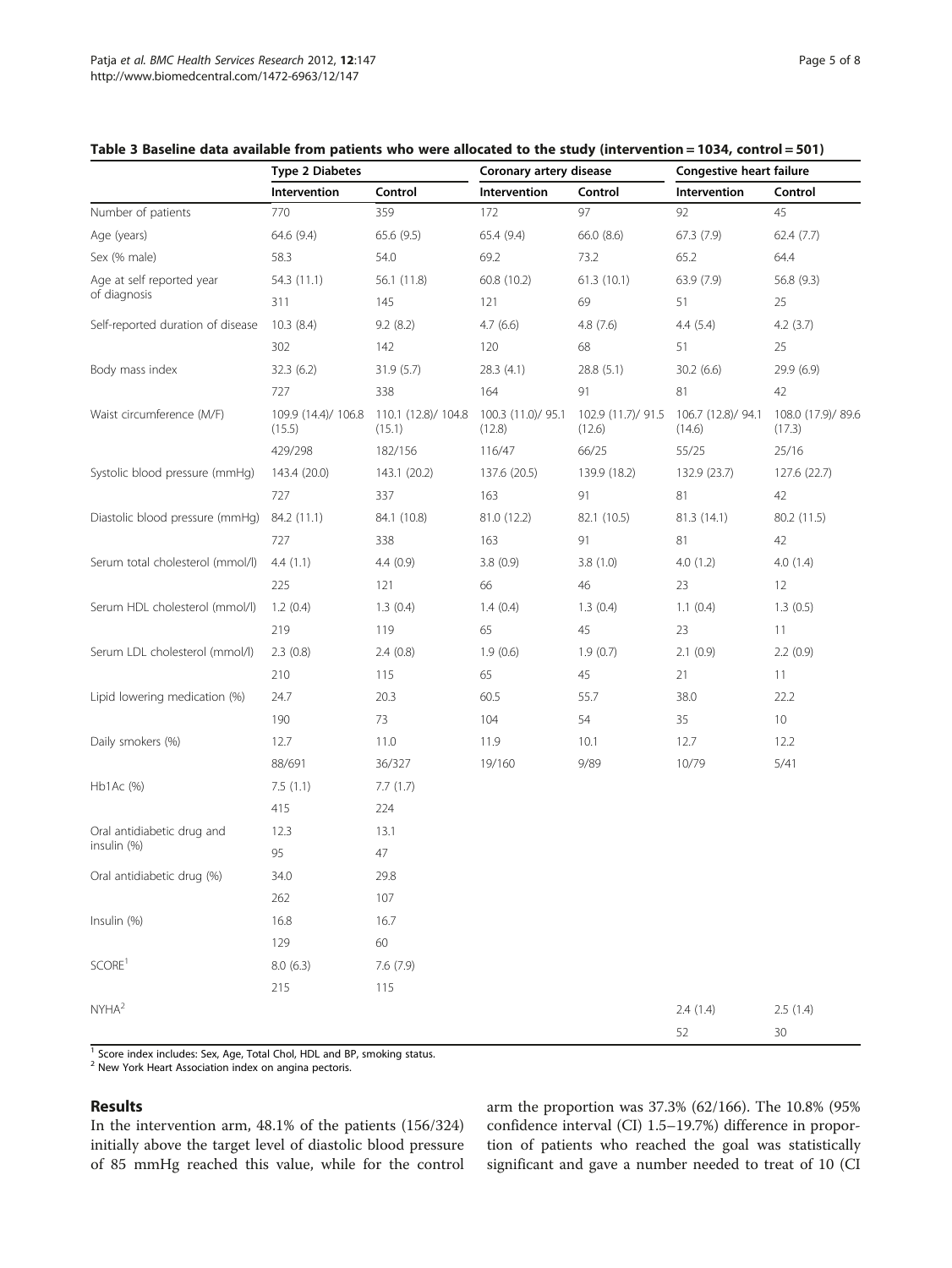|                                                              | <b>Type 2 Diabetes</b> |                    | Coronary artery disease |                   | <b>Congestive heart failure</b> |                   |
|--------------------------------------------------------------|------------------------|--------------------|-------------------------|-------------------|---------------------------------|-------------------|
|                                                              | <b>Intervention</b>    | Control            | Intervention            | Control           | <b>Intervention</b>             | Control           |
| Hb1Ac (< 7%)                                                 | 30.2% (n=65/215)       | 29.7% (n=27/91)    |                         |                   |                                 |                   |
| Waist circumference<br>(<90cm women,<br>$<$ 100 $cm$ men $)$ | $9.8\%$ (n=46/470)     | $5.1\%$ (n=12/234) | $11.1\%$ (n=8/72)       | $9.5\%$ (n=4/42)  | 10.8% (n=4/37)                  | 15.8% (n=3/19)    |
| Systolic blood pressure<br>(<140mmHq)                        | 32.7% (n=107/327)      | 35.8% (n=53/148)   | 47.1% (n=24/51)         | $16.1\% (n=5/31)$ | $60.0\%$ (n=12/20)              | $0\%$ (n=0/8)     |
| Diastolic blood pressure<br>( <sub>85</sub> mmHq)            | 45.5% (n=120/264)      | 37.7% (n=49/130)   | 56.4% (n=22/39)         | 26.1% (n=6/23)    | $66.7\%$ (n=14/21)              | 53.8% (n=7/13)    |
| Serum total cholesterol<br>$(<$ 4.5mmol/l)                   | 30.7% (n=23/75)        | 35.0% (n=7/20)     | 77.8% (n=7/9)           | $100\% (n=3/3)$   | $100\% (n=1/1)$                 | $0\%$ (n= $0/1$ ) |
| Serum LDL cholesterol<br>$\left\langle \langle 2.5$ mmol/l)  | 43.4% (n=29/67)        | 47.4% (n=9/19)     | 75.0% (n=6/8)           | $100\% (n=2/2)$   | $100\% (n=1/1)$                 | $(n=0)$           |
| NYHA class (similar or<br>improved)                          |                        |                    |                         |                   | 83.9% (n=26/31)                 | 93.3% (n=14/15)   |
| Target reached in at least<br>one primary endpoint*          | 47.8% (n=276/578)      | 44.8% (n=125/279)  | 49.5% (n=55/111)        | 43.8% (n=28/64)   | 75.5% (n=40/53)                 | 65.4% (n=17/26)   |

Table 4 Proportion (%) of those patients reaching targets in primary end points among those exceeding these values at baseline in the analysed population (intervention = 816, controls = 405)

\*Intervention: 50.0% (371/742), Control: 46.1% (170/369),  $p = 0.217$ .

5–66). Of the patients with a systolic blood pressure above the target level of 140 mmHg at baseline, 35.9% (143/398) in the intervention arm and 31.0% (58/187) in the control arm reached the target  $(p = 0.24)$ .

For waist circumference, the target was below 100 cm for men and 90 cm for women. The difference was not statistically significant ( $p = 0.08$  combined, 0.07 for males and 0.65 for females) (Table 4). For patients with T2D, the goal for  $HbA_{1c}$  there was no difference between intervention and control group (Table 4).

The goal for total cholesterol reduction was reached more often in control arm than in intervention arm  $(p = 0.64)$  as was the LDL cholesterol target ( $\leq 2.5$  mmol/ l)  $(p = 0.68)$ . For patients with CHF, NYHA class remained similar or improved in both arms ( $p = 0.39$ ). The proportion of patients achieving at least one of the defined primary objectives was 50.0% (371/742) in the intervention and 46.1% in the control arm (170/369,  $p = 0.22$ ). Within the intervention arm, no substantial differences were found between subjects assigned to different nurses (intracluster correlation 0.01).

## **Discussion**

The TERVA trial was carried out in a real life setting and aimed at increasing the proportion of intervention patients reaching at least one of the predefined targets (blood pressure,  $HbA_{1c}$ , waist circumference, NYHA class or total cholesterol) by 10% compared to controls. There was a small, non-significant improvement in the proportion of patients who reached at least one of the primary endpoints for both the whole study population, and for each of the disease area subgroups separately.

However, the difference reached the predefined 10% difference between the groups only for the CHF patients. An encouraging finding is the high adherence, nearly 90% of the patients remained in the trial during the intervention (similar to the control arm). Further analysis of the intervention arm will define how well patients could achieve the goals that they actually set at the beginning of the intervention.

Chronic disease management is a complex process urging multiple simultaneous changes in self-care, in health behavior, and in the interaction with medical care [[3,21\]](#page-7-0). A complex intervention such as ours that targets these multiple behaviors cannot be compared to singlebehavior interventions such as smoking cessation, medication adherence, or physical activity interventions. Despite these methodological complexities, little differences were found between subjects assigned to different nurses, indicating consistency in delivering the intervention. Further, health behavior changes may have a delayed impact or may impact the risk of cardiovascular diseases independently of clinical outcomes [[19\]](#page-7-0). These reasons may partly explain that we did not meet our study objectives. Another possibility is that the intensity of the intervention was too low to sufficiently cover multiple behaviors, as recent evidence suggests that telephony interventions targeting only physical activity or/ and diet produce most favorable effects when the number of calls is 12 or more [\[9](#page-7-0)]. Several previous studies have assessed the effect of telephony interventions on similar outcomes as ours [\[6,7,14,22](#page-7-0)]. Also these trials have shown modest improvement in clinical and health behavior outcomes.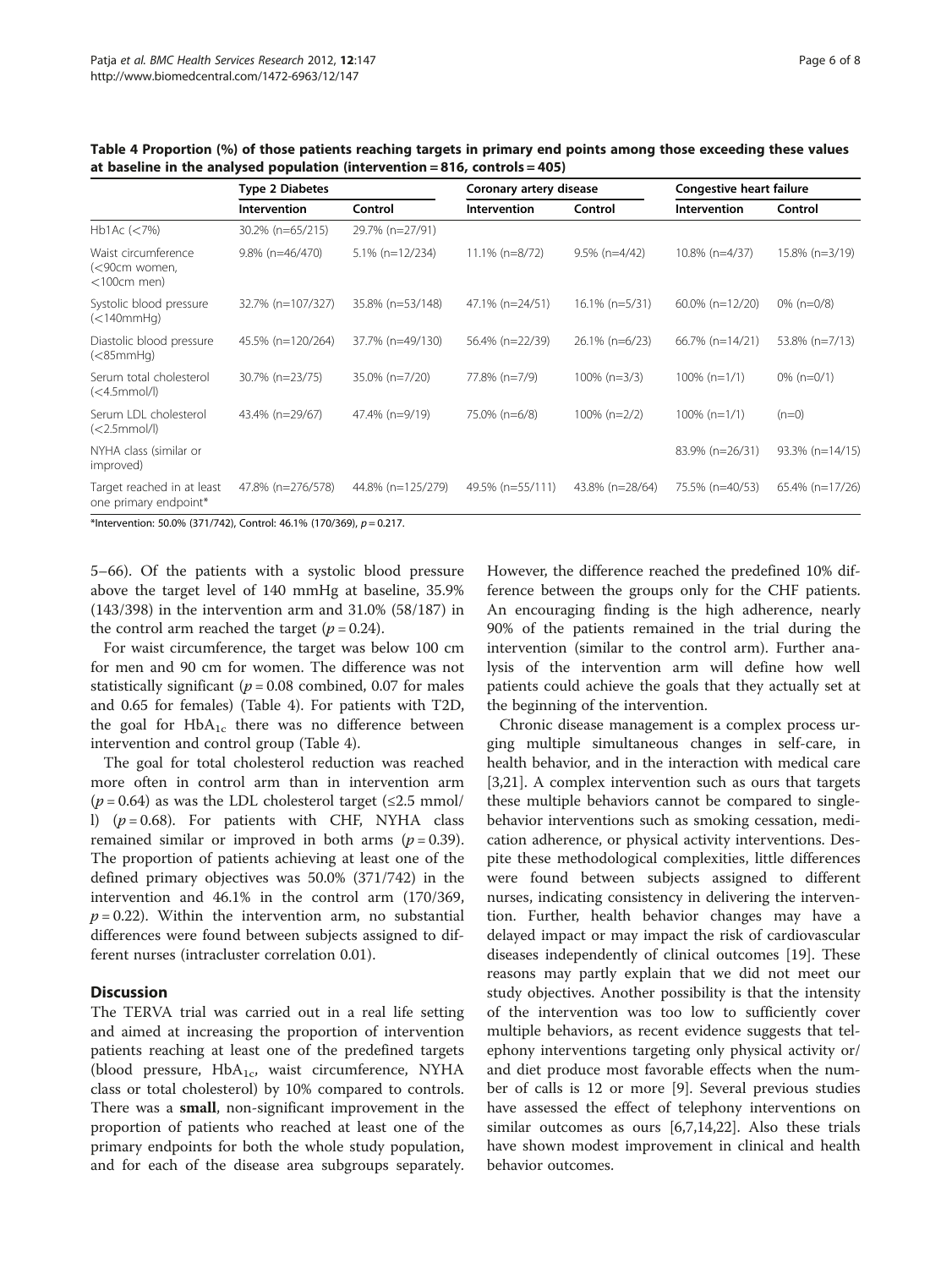<span id="page-6-0"></span>This study aimed to evaluate an intervention within the public health care system and occupationally active patients were underrepresented, as they are mostly covered by occupational health services [[23](#page-7-0)], and retired patients with more severe disease are overrepresented. The T2D patients in the trial (selected based on  $HbA_{1c}$ >7% within 6 months prior to inclusion) represented approximately one third of the T2D patients in the re-gion [\[24,25](#page-7-0)]. Of them 28% had  $HbA_{1c} > 7%$  at the start of the intervention, which is comparable to the population-based studies of T2D patients [\[24\]](#page-7-0), suggesting that the participants are representative of the target population. Davidson concluded in his review the key success factor in diabetes care being specially trained nurses or pharmacists and perhaps one reason for modest results was that those in treatment were receiving already specialist nurse care [[4\]](#page-7-0) and added value of telephony was limited.

We included three different disease areas with variable disease severity. The mean  $HbA_{1c}$  was only 7.5% in intervention arm and 7.7% in control arm, with 28% and 25% with baseline  $HbA_{1c} > 7$  respectively, and disease history of 9.2 and 10.3 years. The large proportion of T2D patients with  $HbA_{1c}$  at the target level at enrollment was due to the fact that the patients were originally screened from primary care EMRs, and had frequently improved by the time of enrollment, which could be up to 6 months later. Also, the end of study  $HbA_{1c}$  measurement could potentially be up to 10 months after the intervention. The abstraction of the laboratory data from EMRs instead of a strict measurement protocol was motivated by the pragmatic nature of the trial, but in the low proportion of subjects with such data at the end of the study reduced the power (despite reaching the target sample size) and could introduce bias, as assessments were not prescribed randomly. This limitation renders the findings related to laboratory data difficult interpret meaningfully. Further, the targets for primary end-points, for instance waist circumference, which were based on systematic reviews of behavioral risk factor and disease management interventions, may have been too stringent [[26\]](#page-7-0). Finally, the intervention was not coordinated with other health care providers, but rather added on top of the existing services. Some specialist diabetes nurses expressed a concern that health coaching was challenging their professional role, but no assessments were carried out to objectively measure health professionals' perceptions of the coaching program. Therefore, we can only speculate on the effect of the perceived competition on the results. However, it should be emphasized that the changes that were detected under these circumstances, demonstrate effects achieved in a real life setting.

## Conclusions

The results of this trial are inconclusive, as we did meet the primary end-point for diastolic blood pressure only with non-significant improvement in systolic blood pressure and waist circumference and no improvement in glycemic control, cholesterol or NYHA class. The overall lack of efficacy of health coaching may be related to the target population, coaching procedures and the duration of the follow-up time, and will be further explored in longer follow-up and sub-group analyses, as well as analysis of behavioral outcomes. Methodological factors and too strict primary targets may contribute to inability to meet all the predetermined primary objectives. Further, the primary analysis focused on efficacy, and analysis on resource utilization and cost-efficacy need to be performed to fully clarify the role of health coaching by telephone in this setting.

#### Competing interest

P. Absetz trained health coaches (paid by Pfizer Oy). A. Auvinen's and K. Tokola's institution received grants from Joint Authority for Päijät-Häme Social and Health Care, Sitra, TEKES, and Pfizer Oy. J. Kytö was Medical Advisor for Pfizer Oy. Tom Wiklund was Medical Director of Pfizer Oy and had stock options of Pfizer Inc. Timo Ovaska was employee of Pfizer Oy. M. Talja's institution received support for travel to meetings and fees for participation in review activities, and outside the submitted work for board membership, consultancy, employment, expert testimony and grants.

#### Authors' contributions

MT, AA, RKe, KP, RKu and TO participated in the design of the study (including conception, aims and procedures). EO, PA and TO took part in implementation of intervention. TW, KP, KH, MT, MN, RKe, RKu, PA and AA had oversight of the intervention throughout the study and the analysis, and planned the analysis. KT carried out data management and statistical analysis. All authors contributed to presentation and interpretation of findings. KP, AA and JK wrote the first draft. AA, KH, KP, JK, MN, MT, RKu, TW and PA took part in revision of the text for important intellectual content. All authors have approved the manuscript.

#### Funding

Joint Authority for Päijät-Häme Social and Health Care Sitra - the Finnish Innovation Fund TEKES - the Finnish Funding Agency for Technology and Innovation Pfizer Oy

#### Acknowledgments

We thank Academy Professor Hannu Oja, School of Health Sciences, University of Tampere for advice on statistical methods. Hannu.oja@uta.fi.

#### Author details

<sup>1</sup>National Institute of Health and Welfare, Helsinki, Finland. <sup>2</sup>School of Health Sciences, University of Tampere, Tampere, Finland. <sup>3</sup>Pfizer Oy, Helsinki, Finland. <sup>4</sup> Joint Authority for Päijät-Häme Social and Health Care, Lahti, Finland. <sup>5</sup>Department of Social and Health Management, University of Eastern Finland (Kuopio Campus), Kuopio, Finland. <sup>6</sup>Hartola Health Care Center Hartola, Finland and and Finnish Medical Association, Helsinki, Finland.

#### Received: 06 November 2011 Accepted: 14 April 2012 Published: 10 June 2012

#### References

1. Geneau R, Stuckler D, Stachenko S, McKee M, Ebrahim S, Basu S, Chockalingham A, Mwatsama M, Jamal R, Alwan A, Beaglehole R: Raising the priority of preventing chronic diseases: a political process. Lancet 2010, 13:1689–1698.